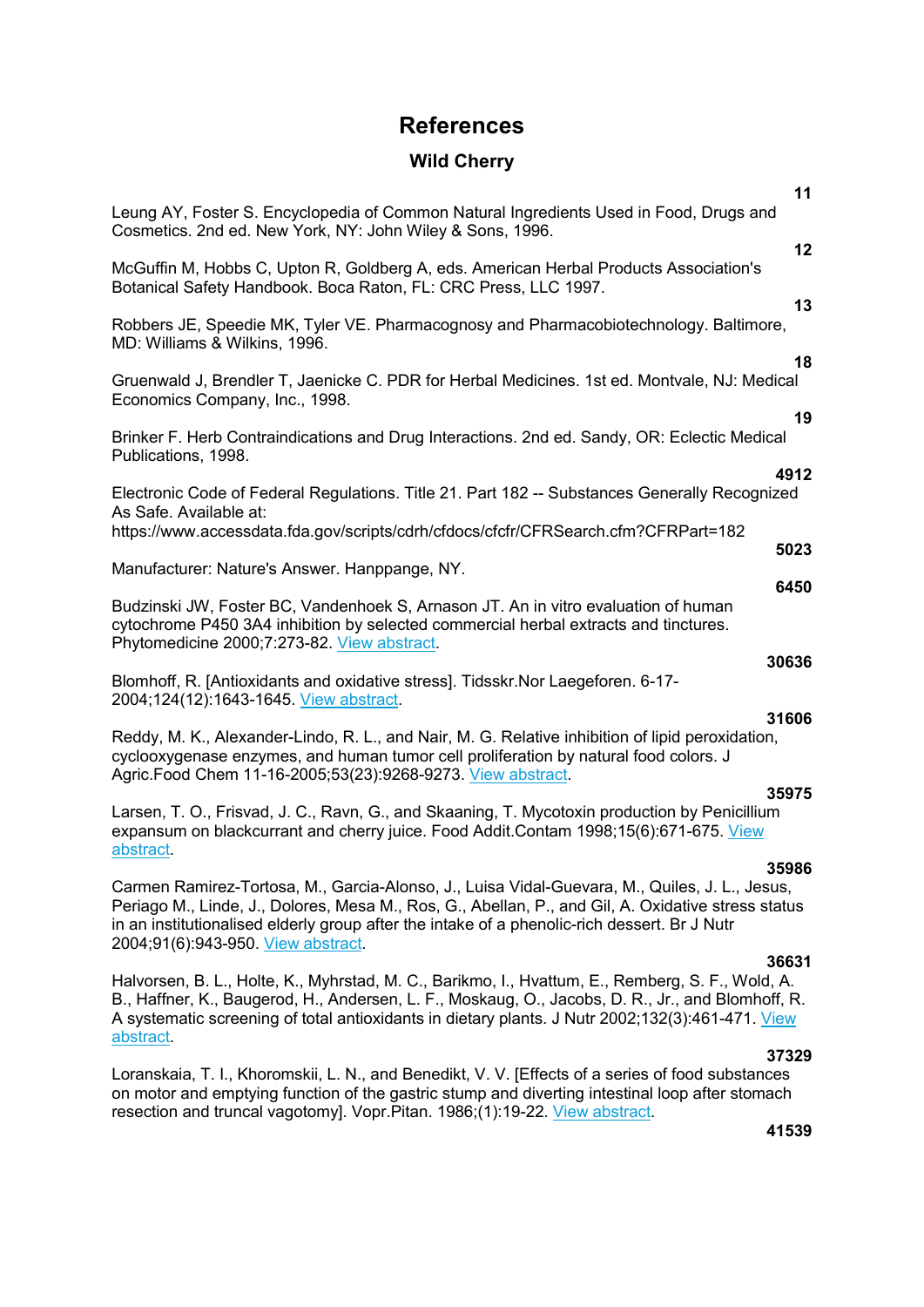Wang, H., Nair, M. G., Strasburg, G. M., Booren, A. M., Gray, I., and Dewitt, D. L. Cyclooxygenase active bioflavonoids from Balaton tart cherry and their structure activity relationships. Phytomedicine. 2000;7(1):15-19. View abstract.

## **41540**

Obata, H., Dittrick, M., Chan, H., and Chan-Yeung, M. Occupational asthma due to exposure to African cherry (Makore) wood dust. Intern.Med. 2000;39(11):947-949. View abstract.

#### **41541**

Karakaya, S., El, S. N., and Tas, A. A. Antioxidant activity of some foods containing phenolic compounds. Int.J Food Sci.Nutr. 2001;52(6):501-508.View abstract.

## **41542**

Seeram, N. P., Bourquin, L. D., and Nair, M. G. Degradation products of cyanidin glycosides from tart cherries and their bioactivities. J Agric.Food Chem. 2001;49(10):4924-4929. View abstract.

**41543**  Radosavljevic, V., Jankovic, S., and Markovic-Denic, Lj. [Risk factors for urinary bladder cancer]. Srp.Arh.Celok.Lek. 2001;129(7-8):180-182. View abstract.

## **41544**

Walther, J. W., Kollmeier, J., De Zeeuw, J., Orth, M., Wiethege, A., Muller, K. M., Schultze-Werninghaus, G., and Rasche, K. [Inflammatory pseudopapilloma after recurring aspiration of fruit stones as rare differential diagnosis of bronchogenic cancer]. Pneumologie 2002;56(7):438- 442. View abstract.

## **41545**

Hewitt, M., Barrow, G. I., Miller, D. C., and Turk, S. M. A case of Pyemotes dermatitis. With a note on the role of these mites in skin disease. Br.J Dermatol. 1976;94(4):423-430. View abstract.

#### **41546**

**41547** 

Kang, S. Y., Seeram, N. P., Nair, M. G., and Bourquin, L. D. Tart cherry anthocyanins inhibit tumor development in Apc(Min) mice and reduce proliferation of human colon cancer cells. Cancer Lett. 5-8-2003;194(1):13-19. View abstract.

Jacob, R. A., Spinozzi, G. M., Simon, V. A., Kelley, D. S., Prior, R. L., Hess-Pierce, B., and Kader, A. A. Consumption of cherries lowers plasma urate in healthy women. J Nutr. 2003;133(6):1826-1829. View abstract. **41548** 

Stewart, K. M. The African cherry (Prunus africana): can lessons be learned from an overexploited medicinal tree? J Ethnopharmacol. 2003;89(1):3-13. View abstract.

Mittermair, R. P., Gruber, H., and Kafka-Ritsch, R. Cherry pit ingestion leading to diagnosis of colon carcinoma. Am.J Surg. 2004;188(2):185. View abstract.

#### **41550**

**41549** 

Schehl, B., Lachenmeier, D., Senn, T., and Heinisch, J. J. Effect of the stone content on the quality of plum and cherry spirits produced from mash fermentations with commercial and laboratory yeast strains. J Agric.Food Chem. 10-19-2005;53(21):8230-8238. View abstract.

### **41551**

Davidov, M. I., Subbotin, V. M., Gerner, A. O., Kostarev, A. N., Lebedev, A. S., and Smol'kov, A. A. [Foreign bodies of appendix and caecum complicated with acute appendicitis]. Khirurgiia (Mosk) 2005;(9):25-30. View abstract.

#### **41552**

Yamamoto, T., Asakura, K., Shirasaki, H., Himi, T., Ogasawara, H., Narita, S., and Kataura, A. [Relationship between pollen allergy and oral allergy syndrome]. Nippon Jibiinkoka Gakkai Kaiho 2005;108(10):971-979. View abstract.

#### **41553**

Alexander, P., Walters, A., and Verghese, G. Cherry pip bezoars causing acute small intestinal obstruction presenting as diabetic ketoacidosis. Indian J Gastroenterol. 2005;24(6):273- 274. View abstract.

## **41554**